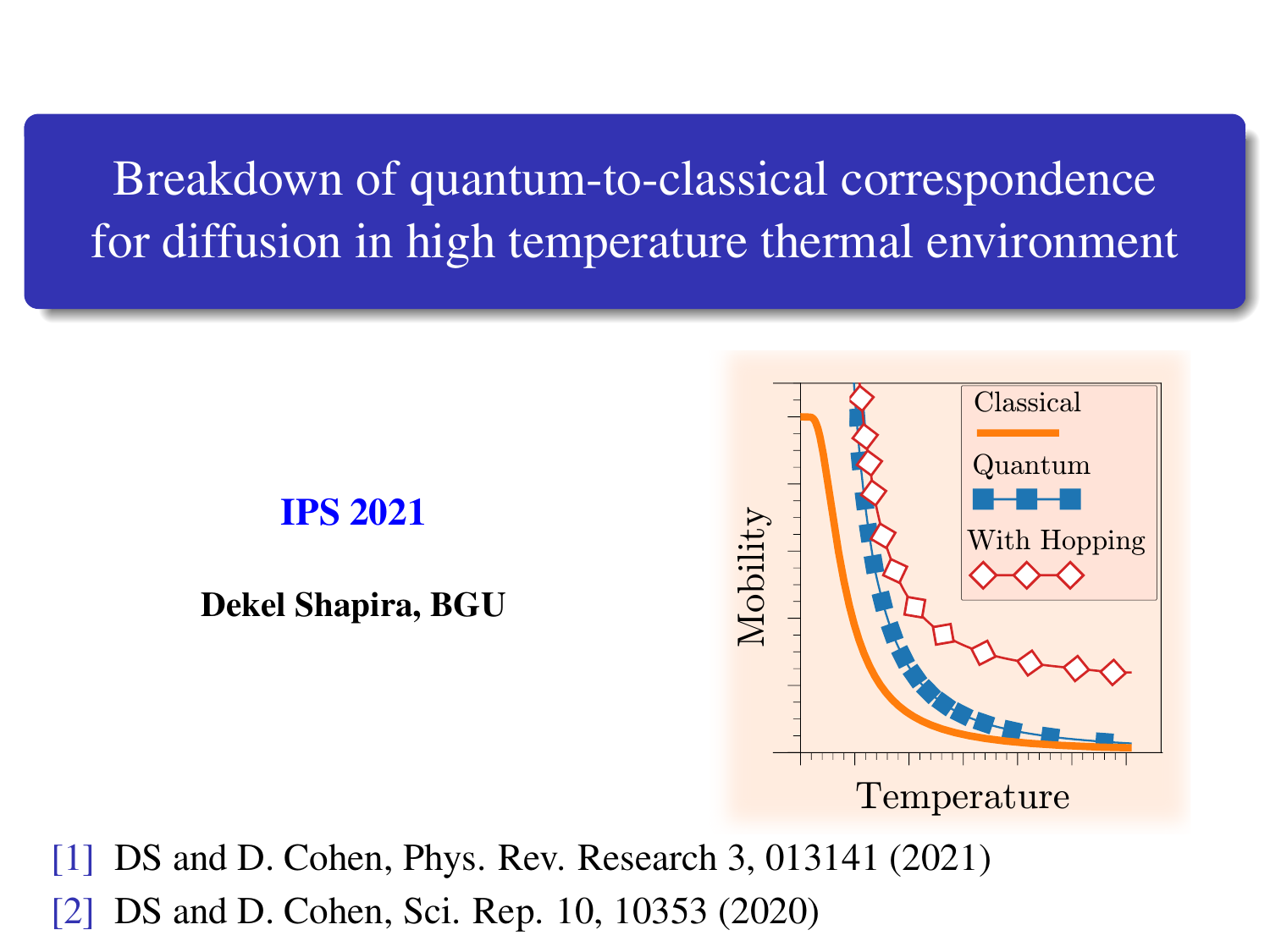### Classical Particle in a High Temperature Environment

Thermal noise:  $f = -\partial_x \mathcal{U}(x, t)$  [  $\mathcal{U}(x, t)$  Fluctuating potential ]

 $\ell = \infty$  (Caldeira-Leggett)  $\ell = a$  = lattice constant  $U(x,t) = -f(t)x$ ЭX

 $\nu$  is the noise intensity  $\left[ \begin{array}{ccc} \ell & \text{Spatial Correlation} \end{array} \right]$ 

$$
\bigotimes_{x}^{L} \bigotimes_{x}^{m} \bigotimes_{x}^{m} \bigotimes_{x}^{m}
$$

**Same Langevin equation:**  $\dot{p} = -n\dot{x} + f$ 

Friction:  $\eta = \nu/2T$  [ T = Temperature ]

Diffusion and mobility ( $\dot{x} = p/m$ ):  $D = \frac{T}{T}$  $\frac{T}{\eta}$   $\mu = \frac{1}{\eta}$ η

Quantum ?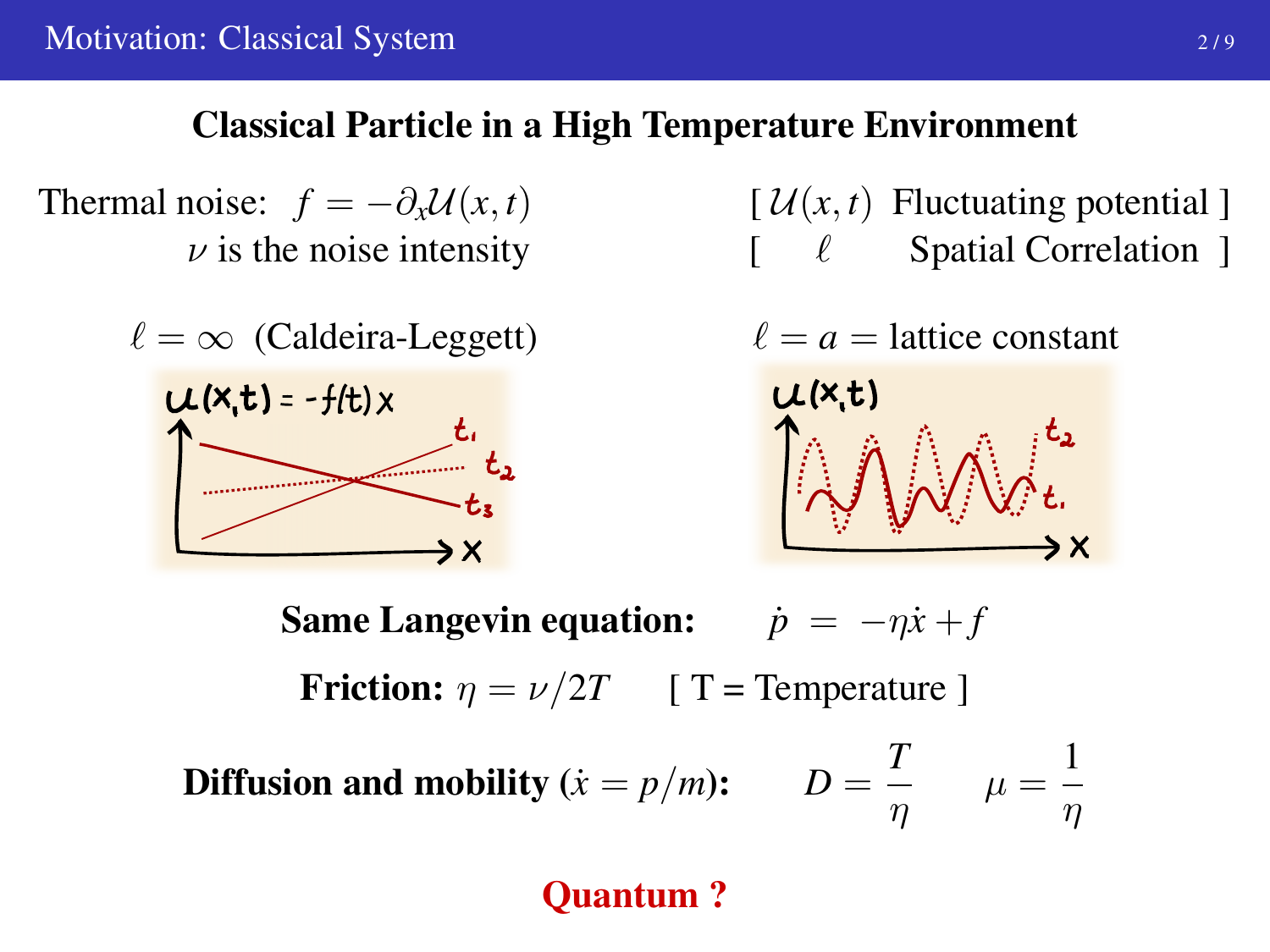# Quantum Signature in High Temperature

We look for quantum mechanical signature in a high temperature system. (Ohmic master equation:  $\dot{\rho} = \mathcal{L}\rho$ )

- Caldeira-Leggett ( $\ell = \infty$ ): Dynamics is the same as classical. Same  $D, \mu$ .
- $\bullet$  Finite  $\ell$ :

Common wisdom – same transport coefficients.

## Our statement:

*D*,  $\mu$  depend on  $\ell$  even at high temperature.

 $\ell$  = Spatial correlation of the environment  $\eta$  = Friction coefficient

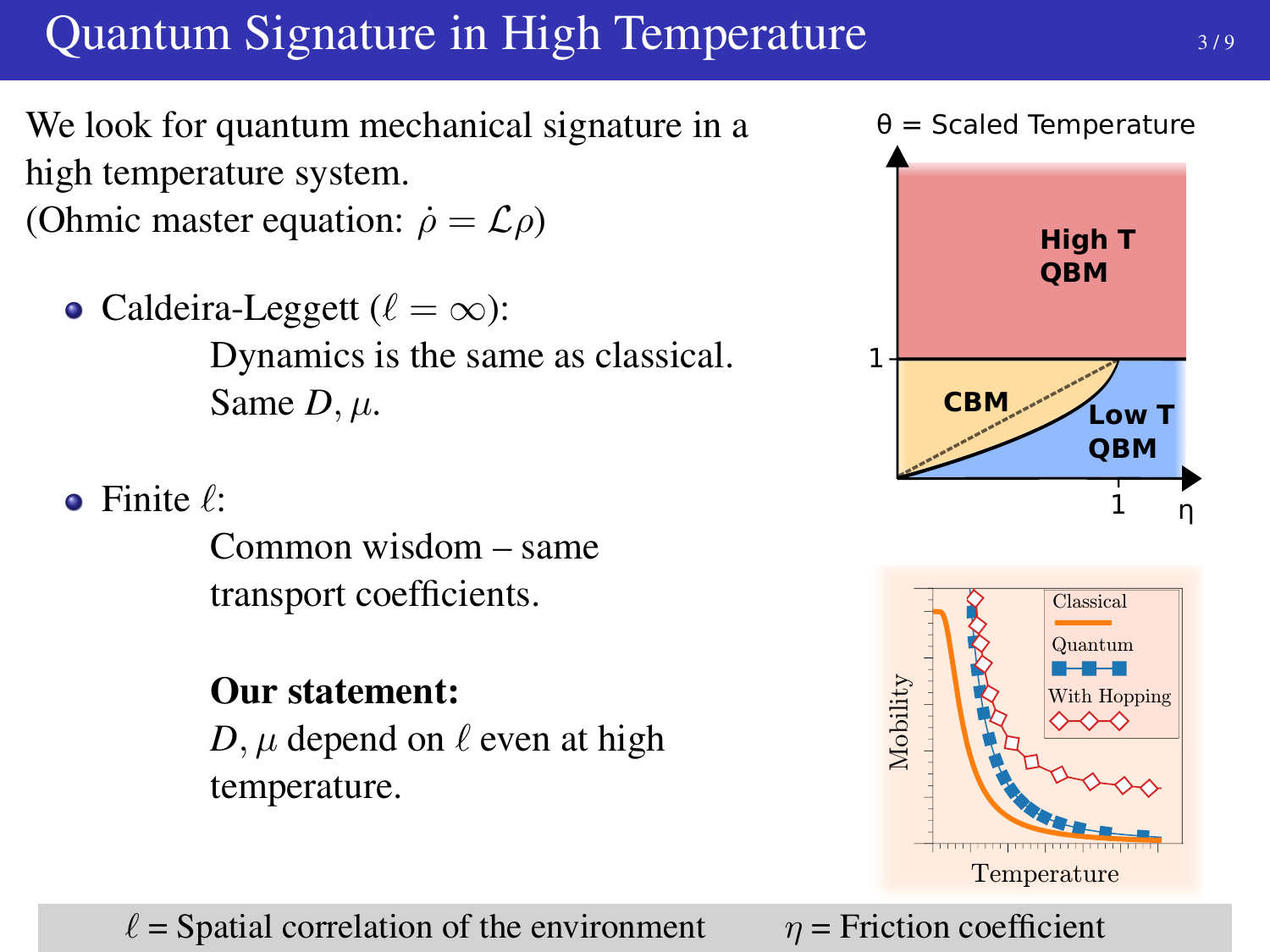## Model: Tight-binding  $+$  coupling to the environment  $4/9$

$$
H_0 = -c \cos(a\hat{p}) \qquad [a=1]
$$

#### Coupling Terms:

*X*-dissipation:  $H^{(int)} = -f(t)x$  [  $\ell = \infty$ , Caldeira-Leggett ] *S*-dissipation:  $\mathbf{H}^{(\text{int})} = -\sum_{x} f_x(t) |\mathbf{x}\rangle \langle \mathbf{x}|$  [  $\ell = a = 1$  ]



**Ohmic master equation:**  $\frac{d\rho}{dt} = \mathcal{L}\rho = -i[H_0, \rho] + \mathcal{L}^{(bath)}\rho$ Parameters:  $\mathbf{c}, \mathbf{\nu}, \mathbf{\eta}$ .

$$
\mathbf{H}^{(\text{int})} = -f_{\alpha} \mathbf{W}_{\alpha} \Rightarrow \mathcal{L}_{\alpha} = \frac{\nu}{2} [\mathbf{W}_{\alpha}, [\mathbf{W}_{\alpha}, \rho]] + \frac{\eta}{2} i [\mathbf{W}_{\alpha}, {\mathbf{V}_{\alpha}, \rho}]
$$
  

$$
\mathbf{V}_{\alpha} \equiv i [\mathbf{H}_0, \mathbf{W}_{\alpha}]
$$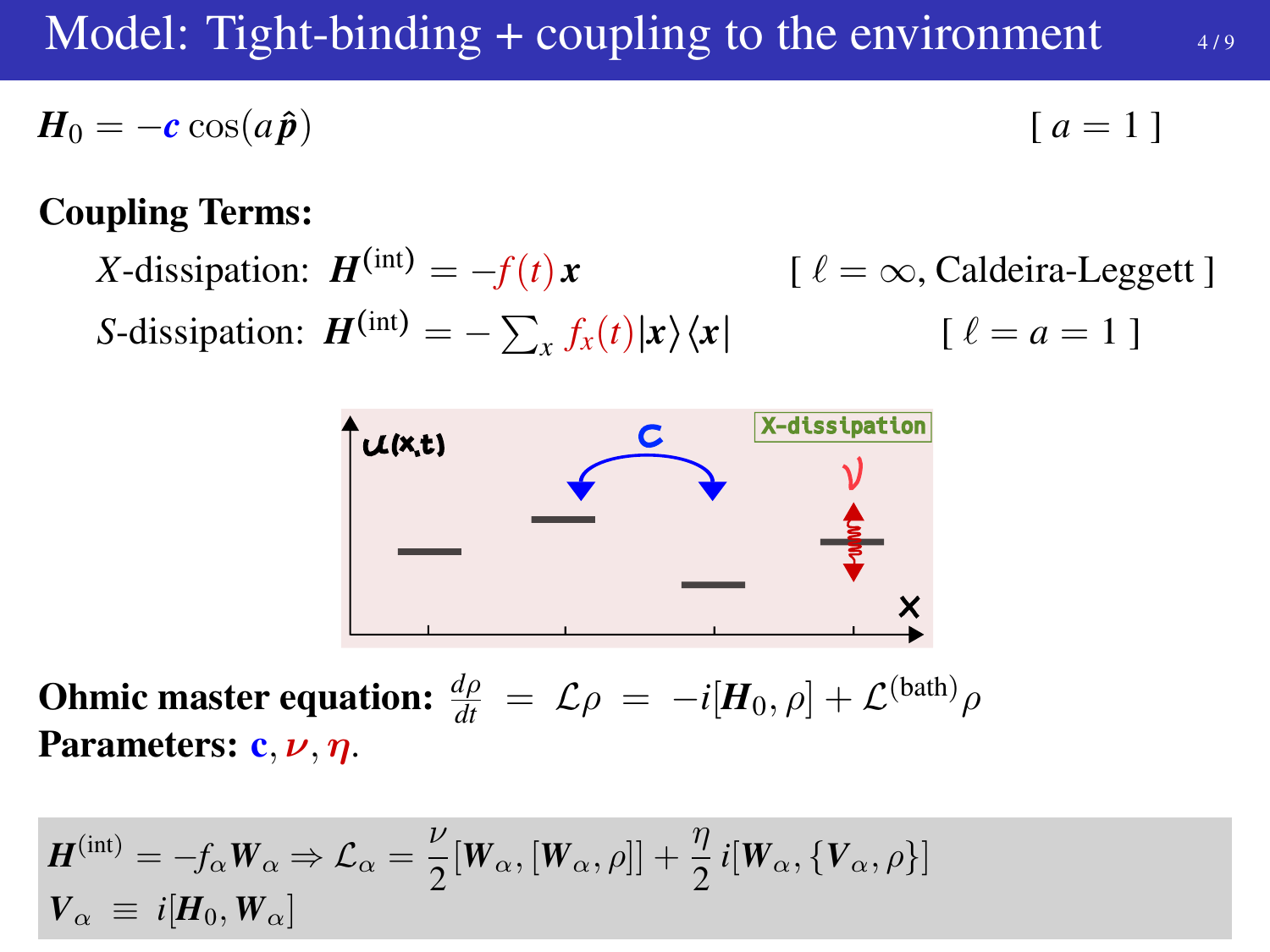Main results (high temperature)  $5/9$ 

**Diffusion:** 
$$
D \propto \left[1 + A\left(\frac{c}{T}\right)^2\right] \frac{c^2}{\nu}
$$



Parameters: Noise intensity  $\nu$  is fixed. Varying temperature  $\boldsymbol{T}$ . Hopping frequency c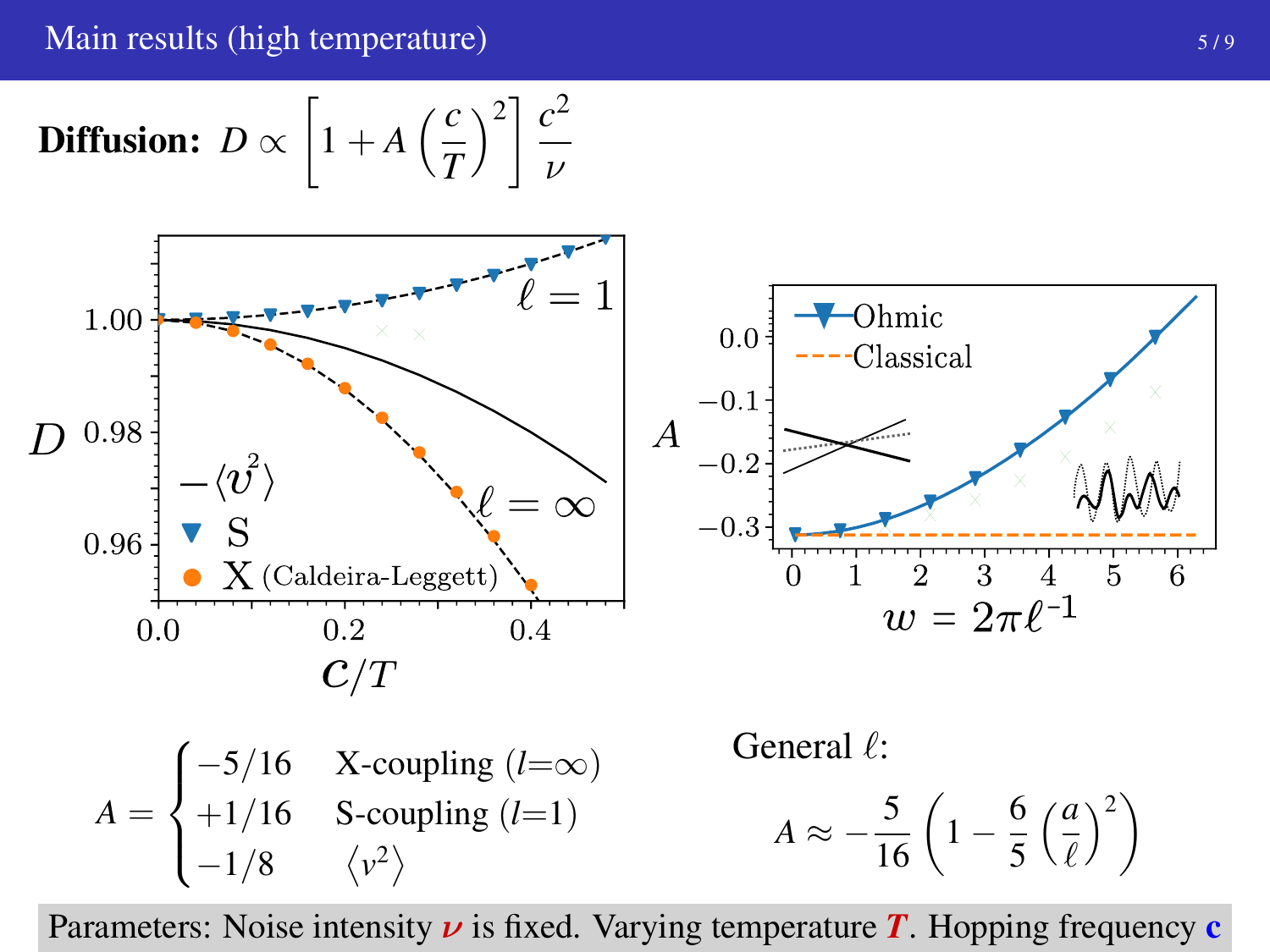# $X$ -coupling  $\overline{\phantom{a}}$   $\overline{\phantom{a}}$   $\overline{\phantom{a}}$   $\overline{\phantom{a}}$   $\overline{\phantom{a}}$   $\overline{\phantom{a}}$   $\overline{\phantom{a}}$   $\overline{\phantom{a}}$   $\overline{\phantom{a}}$   $\overline{\phantom{a}}$   $\overline{\phantom{a}}$   $\overline{\phantom{a}}$   $\overline{\phantom{a}}$   $\overline{\phantom{a}}$   $\overline{\phantom{a}}$   $\overline{\phantom{a}}$   $\overline{\phantom{a}}$   $\overline$

Same diffusion coefficient for classical and quantum system.

Classical equations with an added field  $f_0$ :

$$
\dot{x} = \frac{\partial H}{\partial p} = c \sin(p)
$$

$$
\dot{p} = -\frac{\partial H}{\partial x} = f_0 - \eta \dot{x} + f(t)
$$

Fokker-Planck equation for momentum:  $\dot{\rho}(p) = -\frac{d}{d\sigma}$  $\frac{d}{dp}J$  [*J* = *p* current]

Obtain Steady state: ρ*ss*(*p*)

Extract mobility:

$$
\langle \dot{x} \rangle_{ss} = \left[ 1 - \mathrm{I}_0^{-2} \left( \frac{c}{T} \right) \right] \frac{f_0}{\eta} \equiv \mu f_0
$$

Use Einstein relation:  $D = \mu T$ .

The solution is "good" for all *T* (provided the Ohmic master equation holds).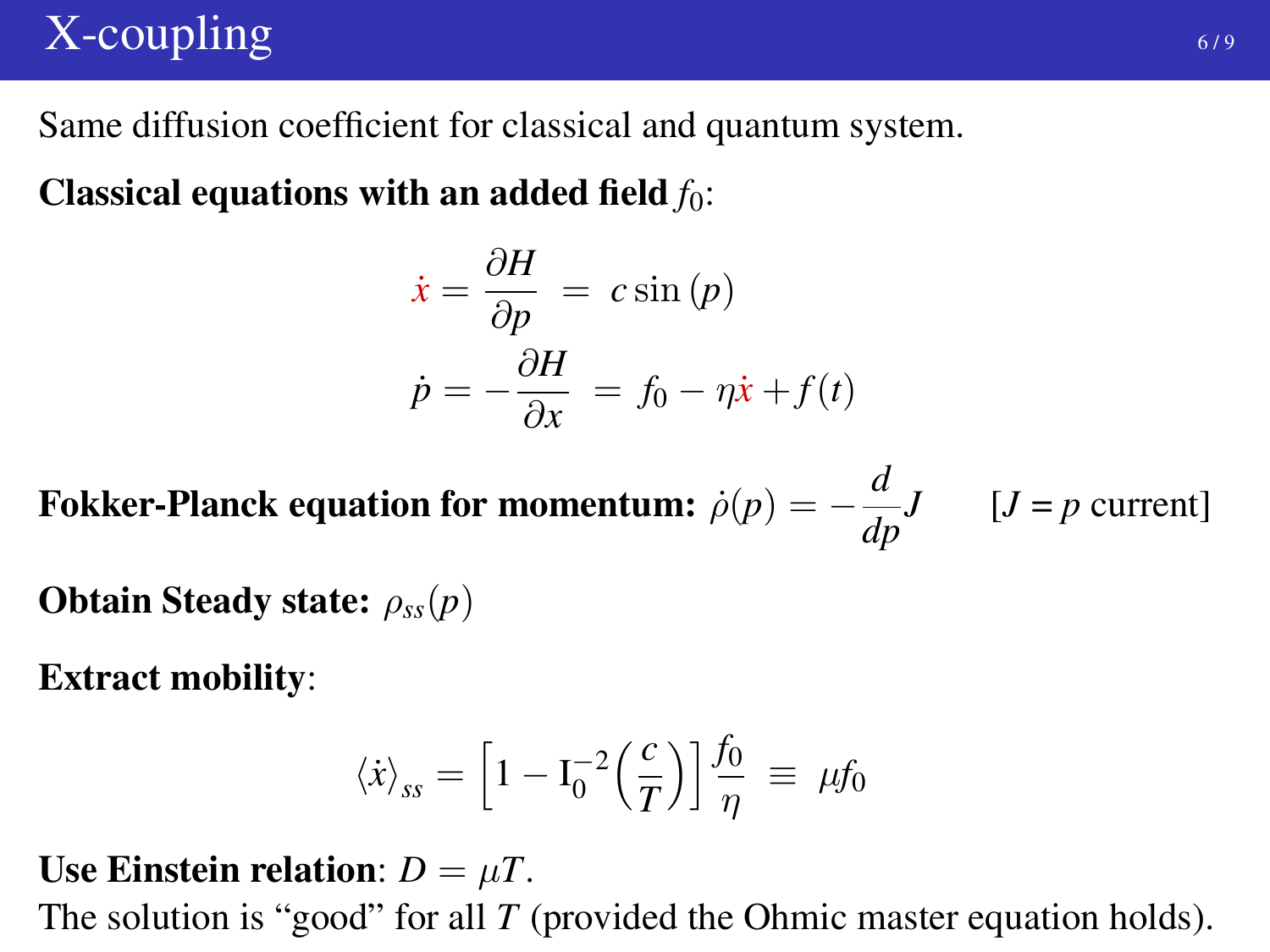## Obtain the diffusion

Master equation: 
$$
\frac{d\rho}{dt} = \mathcal{L}\rho = -i[H_0, \rho] + \mathcal{L}^{(bath)}\rho
$$
  
\nEigenvalues:  $\mathcal{L}\rho = -\lambda \rho$   
\nStandard representation:  $\rho(R, r) \equiv \langle R + r/2 | \rho | R - r/2 \rangle$   
\nBloch representation:  $\rho(q; r)$  [q is a constant of motion]  
\nEigenvalues:  $\lambda_{q,0} = Dq^2 + \mathcal{O}(q^4)$  [Lowest band]  
\nObtain *D*: Perturbation theory in *q* and *η*  
\nExample.  $\mathcal{L}^{(q)}_{r'',r'}$  (X-coupling):

$$
\mathcal{L}^{(q)} \mapsto \frac{1}{2} \left( \begin{array}{cccc} -4\nu & 2c\eta - cq & 0 & 0 & 0 \\ -c\eta + cq & -\nu & c\eta - cq & 0 & 0 \\ 0 & cq & 0 & -cq & 0 \\ 0 & 0 & c\eta + cq & -\nu & -c\eta - cq \\ 0 & 0 & 0 & 2c\eta + cq & -4\nu \end{array} \right)
$$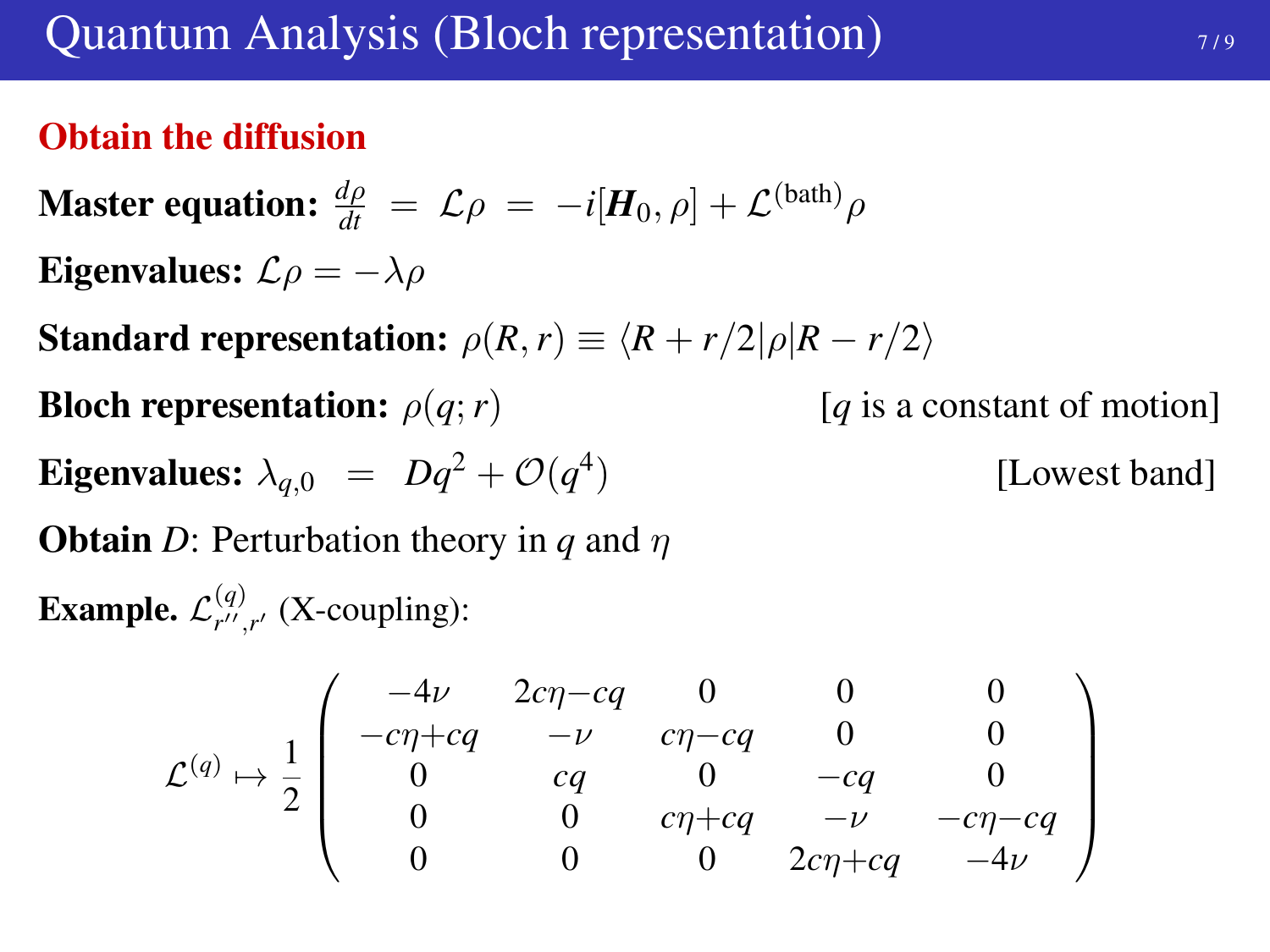We obtain an "exact" stochastic equation: With the same  $D$  (to order  $T^{-2}$ ).

Wigner representation:  $\rho(R,r) \rightarrow \rho(R,P)$ .

Stochastic-like kernel ( $\eta = 0$ ):

$$
\mathcal{L}^{(\text{bath})}(R, P|R_0, P_0) = \mathcal{W}(P|P_0)\delta(R - R_0)
$$

$$
\mathcal{W}(P|P_0) = \begin{cases} \left(\frac{L}{2\pi}\right)^2 \frac{\nu}{2} \delta_{P, P_0 \pm (2\pi/L)} & , \text{ X-coupling} \\ \left(\frac{\nu}{L}\right) & , \text{ S-coupling} \end{cases}
$$

At finite temperature:

$$
\mathcal{W} \mapsto \mathcal{W} \exp\left[-\frac{E(P) - E(P_0)}{2T}\right] \qquad \qquad [E(P) = -c\cos(P)]
$$